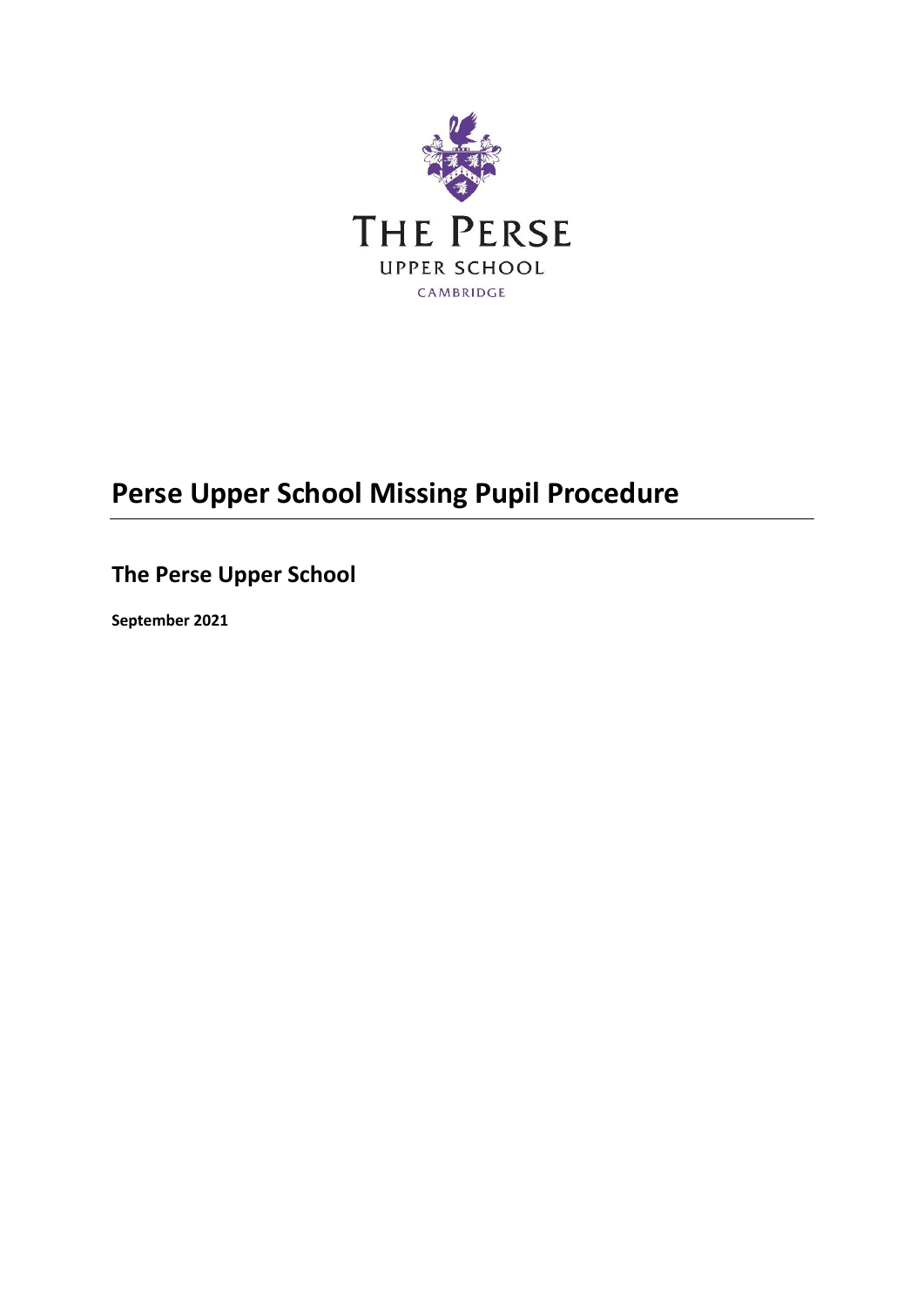## **Contents**

| 1 <sub>1</sub>                                                                              |  |  |  |  |  |
|---------------------------------------------------------------------------------------------|--|--|--|--|--|
| 2.                                                                                          |  |  |  |  |  |
| 3.                                                                                          |  |  |  |  |  |
| 4.                                                                                          |  |  |  |  |  |
| 5.                                                                                          |  |  |  |  |  |
| 6.                                                                                          |  |  |  |  |  |
| 7.                                                                                          |  |  |  |  |  |
|                                                                                             |  |  |  |  |  |
|                                                                                             |  |  |  |  |  |
|                                                                                             |  |  |  |  |  |
|                                                                                             |  |  |  |  |  |
|                                                                                             |  |  |  |  |  |
|                                                                                             |  |  |  |  |  |
| Questions that could be asked when interviewing during a missing pupil investigation7       |  |  |  |  |  |
|                                                                                             |  |  |  |  |  |
|                                                                                             |  |  |  |  |  |
|                                                                                             |  |  |  |  |  |
| Appendix 2 - COVID-19 Procedures for Vulnerable Children and Children of Critical Workers 9 |  |  |  |  |  |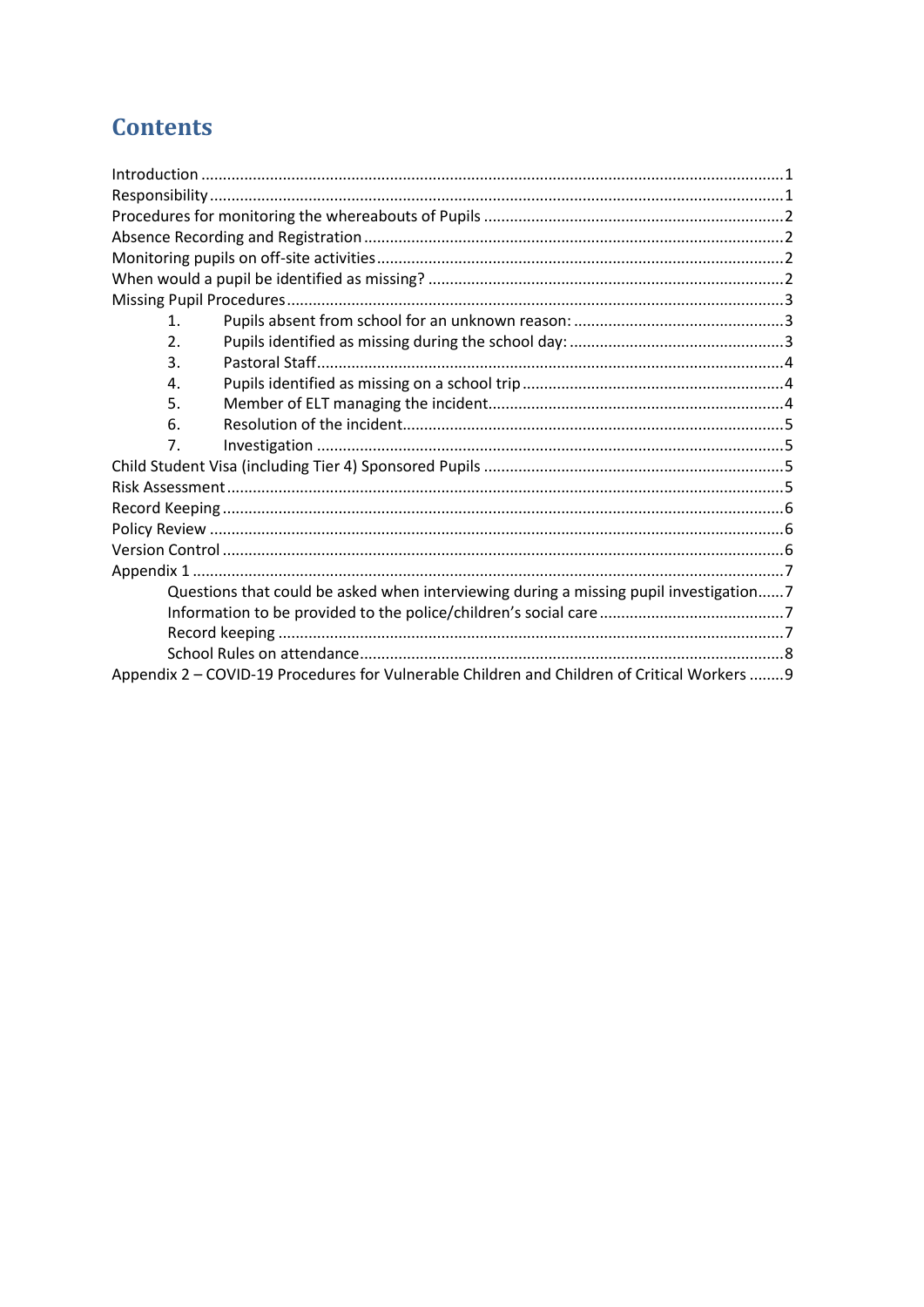## <span id="page-2-0"></span>**This policy can be made available in large print or other accessible format if required.**

## **Introduction**

This policy is applicable to all pupils in the Upper School (the **School**). It has been drafted in compliance with *Keeping Children Safe In Education (September 2021)* and should be read in conjunction with the School's *Safeguarding and Child Protection Policy*, which is available on the School's website.

The School expects to be notified by parents or legal guardians of all pupil absences either in advance of the day or at the start of the day they are absent (details of this procedure are in the Parent Handbook). The School will follow up any unexplained absences as soon as is practicable using the procedures detailed below. Where reasonably practicable the School will hold more than one emergency contact for each pupil so that the School has additional options to make contact with a responsible adult when a child missing education is also identified as a welfare and/or safeguarding concern.

It is important to distinguish between a pupil's absence from school for an unknown reason (Children Missing from Education) and a pupil's disappearance from a lesson or activity after arrival at school. Please also see the School's *Safeguarding and Child Protection Policy* for details of the procedures to follow for Children Missing from Education.

Children going missing, particularly persistently (including during the school day), can act as a vital warning sign of a range of safeguarding possibilities including neglect, sexual abuse, and child sexual and criminal exploitation. The School's policies are designed to assist in identifying such abuse and also help prevent the risk of them going missing in the future. The School's Safeguarding and Child Protection Policy sets out the School's approach, both to support early help assessments when problems are first emerging and also where children are already known to local authority children's social care and need a social worker (such as those on a child in need or child protection plan, or as a looked after child), where going missing from education may increase known safeguarding risks within the family or in the community. School attendance registers are carefully monitored to identify any trends. Action should be taken in accordance with the School's *Safeguarding and Child Protection Policy*, if any absence of a pupil from the School gives rise to a concern about their welfare.

## <span id="page-2-1"></span>**Responsibility**

The Governing Body has overall responsibility for matters which are the subject of this policy.

All staff have a duty to safeguard and promote the welfare of pupils.

All members of staff contribute to the safety of pupils at the School by providing appropriate supervision under the guidance of the Head and Executive Leadership Team (ELT).

It is the duty of staff in charge of any pupil's supervision to check why a pupil is absent, although during the school day this may be delegated if that member of staff is busy.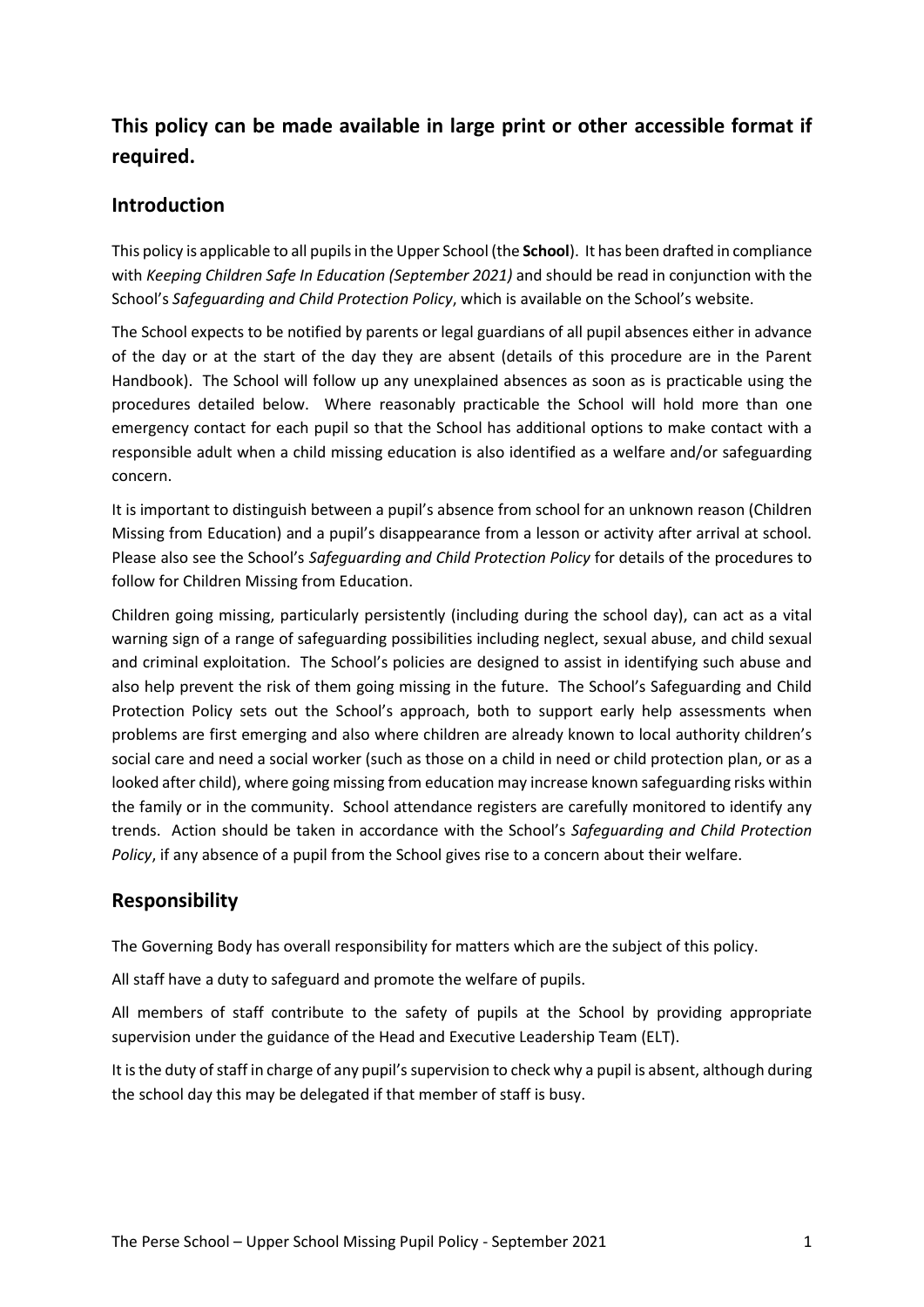## <span id="page-3-0"></span>**Procedures for monitoring the whereabouts of Pupils**

To establish whether a pupil is missing it is a requirement to monitor the whereabouts of pupils. This includes use of the following procedures:

- During the Covid-19 pandemic when the School is closed to all pupils other than vulnerable children or children of critical workers, separate procedures as set out in Appendix 2 will be in place.
- Statutory registration: tutors must register all pupils at morning registration (with the exception of Thursdays for the Upper Sixth). Afternoon registration is completed by teachers in lessons at 2pm (years 7-11 only);
- In lessons, all staff should be aware of the pupils they should have in their care;
- On school trips/visits/fixtures; the staff in charge should ensure that scheduled meeting times and locations are specified and adhered to by pupils. The list of pupils on the trip should be presented to reception or placed in the post box out of school hours.

## <span id="page-3-1"></span>**Absence Recording and Registration**

- Staff must record planned absences onto SIMS as soon as the School is notified it is also good practice to copy correspondence to the Attendance Officer and Deputy Head (pupil development and welfare) if permission is required (over ½ day for non-medical absence).
- Parents are expected to contact the School every day their child is absent unless previous permission has been granted. Such absences must be recorded on SIMS when notified to the School.
- If a pupil has not been registered by their tutor they should use electronic registration as soon as they are on site (it is a disciplinary offence not to sign in).

## <span id="page-3-2"></span>**Monitoring pupils on off-site activities**

- Staff must make meeting times and locations clear to all pupils.
- Regular head counts must be undertaken, especially when moving from one location to another.
- All pupils must have access to staff contact details during a trip (a laminated card is very useful).

## <span id="page-3-3"></span>**When would a pupil be identified as missing?**

A pupil may be identified as missing:

- If an absence from school is not confirmed by contact with the home contact;
- By comparing pupils in a class with the day's absence sheet (i.e. if a pupil is previously marked present, but has not arrived in class) – the teacher should email reception no later than 20 minutes after the start time of the lesson;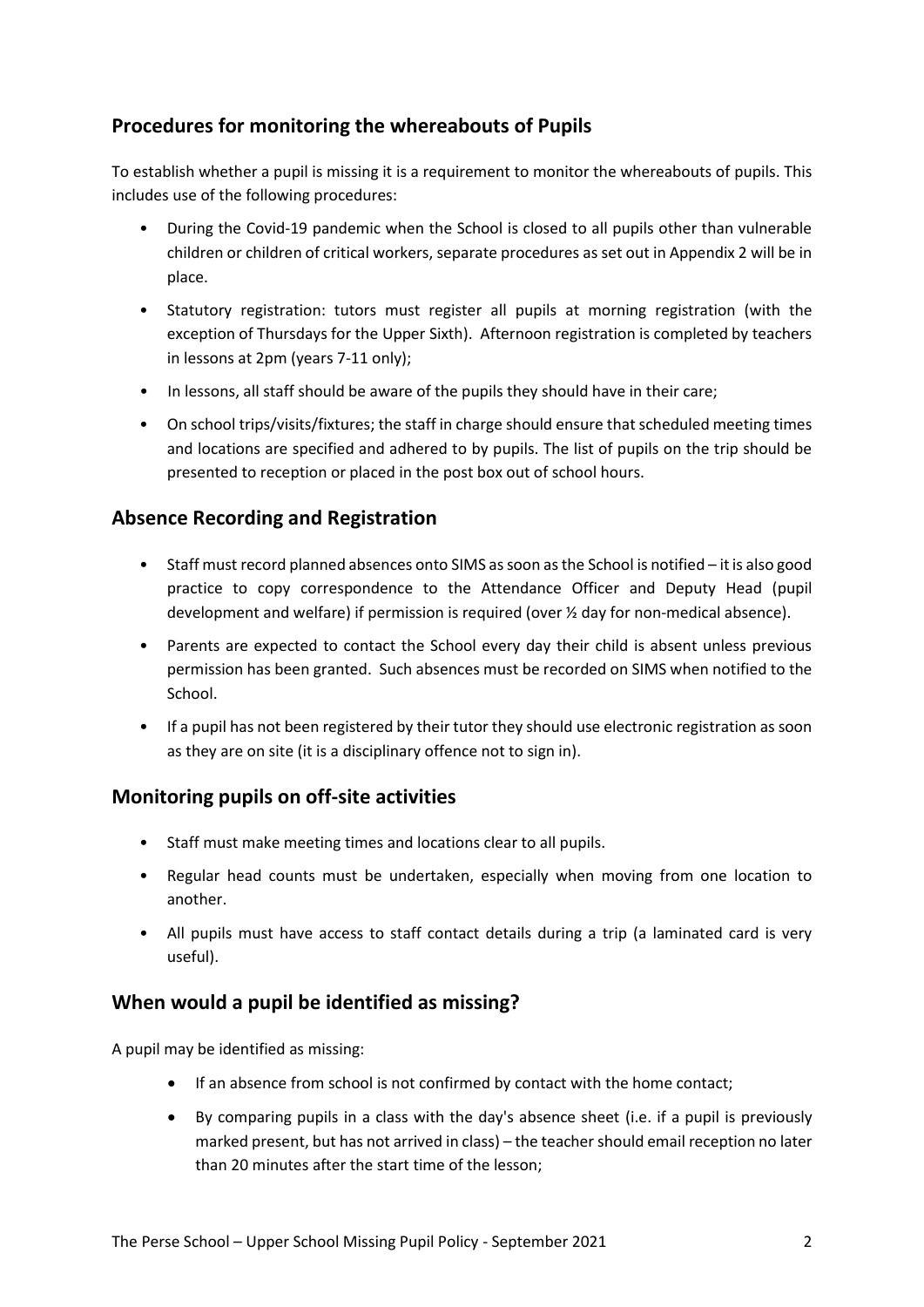- By a report of a missing child by a fellow pupil;
- On school trips/visits/fixtures, after trying the pupil's mobile phone, talking to their friends and conducting a brief search of the immediate area. The same principles apply if more than one pupil is missing.

**Any member of staff discovering a discrepancy must immediately notify the School Reception on extension 3800 (on external line 01223 403800) or email [reception@perse.co.uk.](mailto:reception@perse.co.uk)** 

### <span id="page-4-0"></span>**Missing Pupil Procedures**

- <span id="page-4-1"></span>**1. Pupils absent from school for an unknown reason:**
	- The Attendance Officer will check the absence lists, including the trips/visits lists and local train updates (where relevant to home address) from 9.30am (once late pupils have arrived) and produce a 'to look for list' by 10am;
	- For Y7-11: If pupils have not been located by 10.30am the Attendance Officer will call home contacts;
	- For 6th form: tutor, Head of Year and Head of Section should be emailed if no response is gained; the Attendance Officer will call home contacts after 11.30am;
	- Where the home contact is not immediately available, the Attendance Officer will continue to try all contact numbers. If no contact can be made having tried periodically; the Attendance Officer will inform Deputy Head (pupils) by 12pm for follow up;
	- Where the home contact has been spoken to and the pupil's absence is not confirmed with them, the Attendance Officer will immediately contact a member of the pastoral staff (usually the Head of Year/Head of Section).

#### <span id="page-4-2"></span>**2. Pupils identified as missing during the school day:**

On receiving notification of a discrepancy, Reception will contact the Attendance Officer who will:

- Check Liveregister to see if the pupil has signed in/out;
- Contact the medical room (3826) and Library (3829). The Attendance Officer will also consult lists provided by Music (3831) and Learning Support (3844) and check for email acknowledgement from the School Counsellor (3823) and check the bulletin for in-school events and trips/visits lists (check: SharePoint/staff team site/educational visits and fixtures and calendar) to see if the pupil can be located;
- Contact relevant pastoral staff (the tutor, the Head of Year, Head of Section and Deputy Head (pupil development and welfare)). Upon receiving the email those staff will 'reply to all' to provide their availability. The first to reply that they are free will be the 'Case Manager'. If no one can take charge within 40 minutes; the Attendance Officer will contact the school office to take on the role of Case Manager.
- The Case Manager will make the necessary checks such as the tutor/teacher to assess whether the absence is expected and will check whether the pupil has turned up to their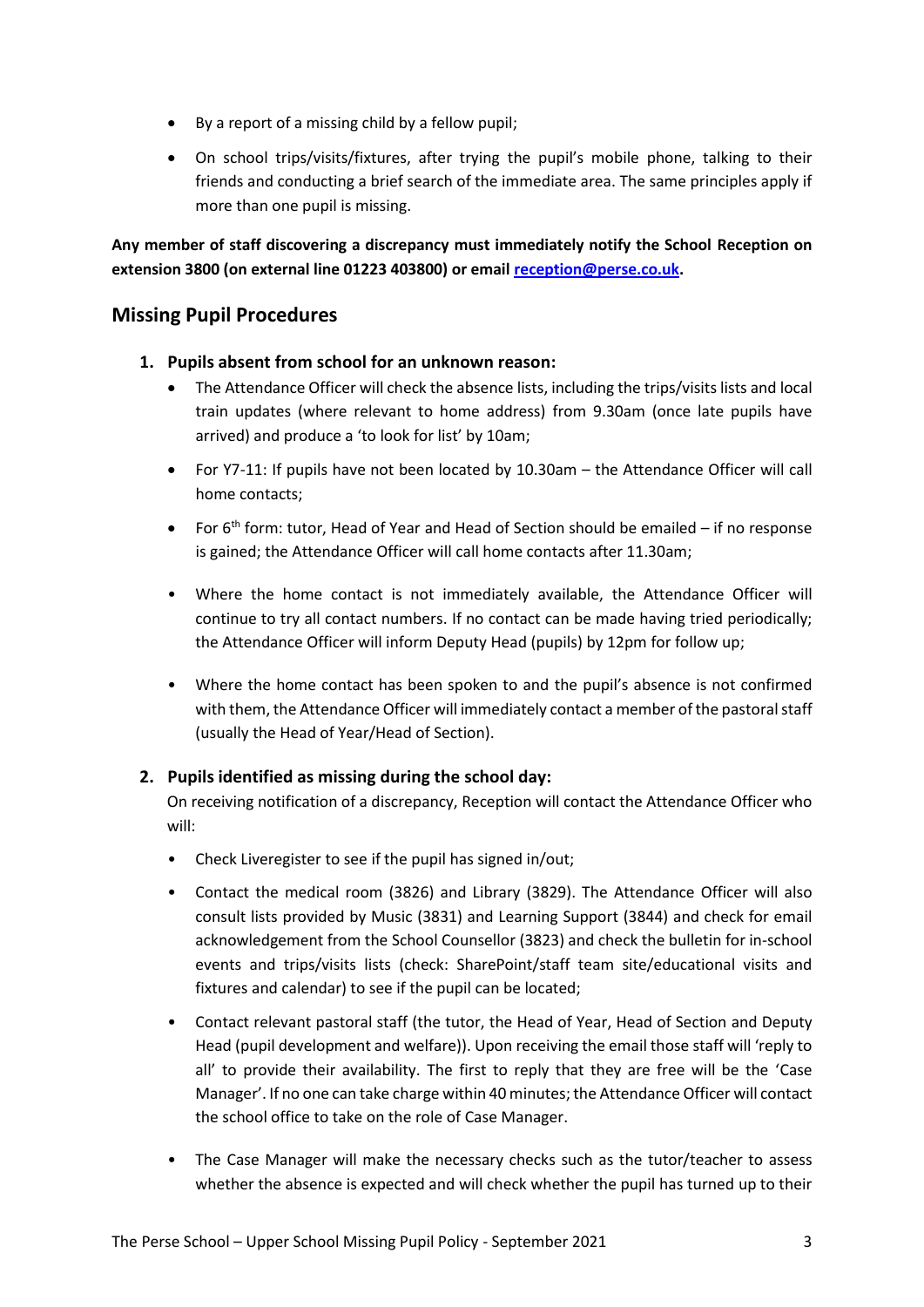class by this time and ask pupils in the class and the pupil's friends where appropriate if they know the pupil's whereabouts. The Case Manager will undertake a secondary check of library, music rooms, learning support, counsellors and medical centre.

If the Attendance Officer is unavailable, the senior member of staff in reception will carry out the role of Case Manager.

#### <span id="page-5-0"></span>**3. Pastoral Staff**

If the pupil is still missing after steps 1 or 2 above, the Case Manager will immediately:

- Inform the Deputy Head (pupil development and welfare) in their role as Designated Safeguarding Lead – extension 3896, or another appropriate ELT member, who will manage the incident and where appropriate initiate and oversee a search of the site (library, lavatories, changing rooms, music rooms are the usual starting places).
- Try to locate the pupil's mobile phone number (from one of their friends) to call them.
- Advise all teachers (via email) due to teach the pupil later that day that they must immediately inform the School Office if the pupil appears.
- Once all steps have been taken by the Case Manager, the Deputy Head (pupil development and welfare) will call the pupil's parents to find out if they have returned home.
- If the pupil is still not located; the missing procedures in step 5 below will then be followed.

#### <span id="page-5-1"></span>**4. Pupils identified as missing on a school trip**

• The trip leader will immediately contact the ELT on-call contact who will inform the DSL or in their absence a Deputy DSL. The missing procedures in step 5 below will then be followed.

#### <span id="page-5-2"></span>**5. Member of ELT managing the incident**

If the site search fails, no later than 1 hour after commencing searching , the member of ELT managing the incident will:

- Inform the Head and the Deputy Head (pupil development and welfare).
- Parents will be kept informed of all progress.
- If appropriate, initiate a search of local area.
- At their discretion, and in consultation with the parents where possible (and usually not later than 2 hours of a search commencing), the Deputy Head (pupil development and welfare) in their role as DSL will arrange for the police and Children's Social Care to be informed and will decide at what point it is appropriate to inform the Chair of Governors.
- Make arrangements for dealing with media enquiries.

Any decision to contact Children's Social Care will be taken in accordance with the School's *Safeguarding and Child Protection Policy* and procedures.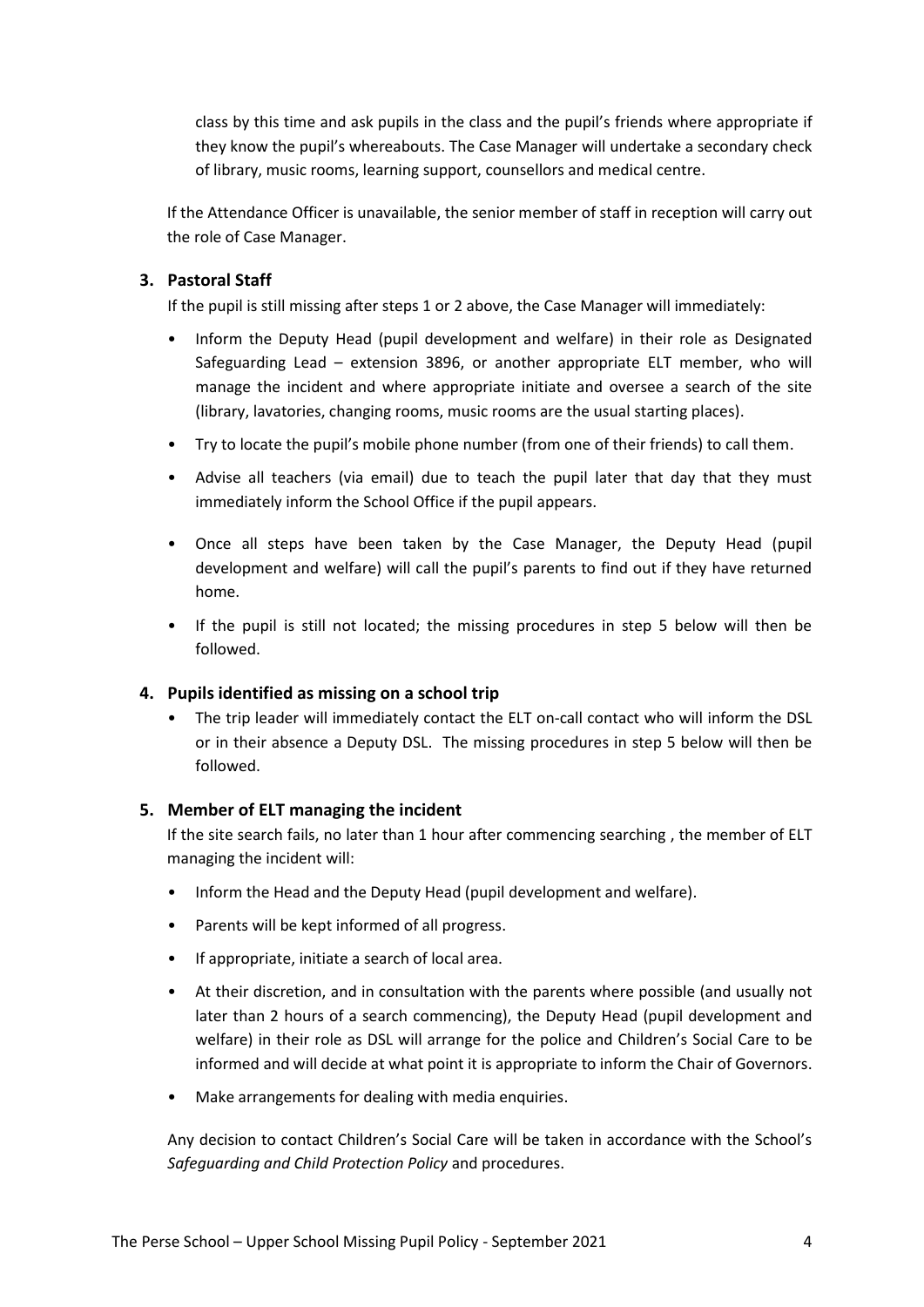#### <span id="page-6-0"></span>**6. Resolution of the incident**

If the pupil is found on site or in the vicinity, the School staff will make a concerted effort to persuade the pupil to return to the School or to re-join the main group if on an educational visit. If the pupil refuses to do so, staff members at the scene will attempt to continue to monitor the pupil's whereabouts. Staff should consider contacting the parents in such circumstances.

When the pupil is found, or the incident is otherwise resolved, the member of the pastoral staff or member of ELT managing the incident will inform the Head, the Deputy Head (pupil development and welfare) and parents directly.

The Deputy Head (pupil development and welfare) will inform the police and Children's Social Care if they have been involved.

#### <span id="page-6-1"></span>**7. Investigation**

Following resolution of the incident, the Head will initiate a full investigation, and require a written report from the member of ELT managing the incident. This report and the incident log will be kept on the pupil's file and in a central record of all such incidents.

#### <span id="page-6-2"></span>**Child Student Visa Sponsored Pupils**

In the event that a missing pupil is sponsored by the School under the Child Student Visa Points Based System, the School will report to UKVI if the pupil misses ten consecutive contact points.

Each time the School's attendance register is completed for sixth form students at morning registration is treated as a contact point for these purposes.

The report will be made by the School's Level 1 user via the Sponsor Management System and in accordance with prevailing Child Student Visa sponsor guidance.

#### <span id="page-6-3"></span>**Risk Assessment**

The School has a Risk Assessment Policy for Pupil Welfare which is available on the School's website. Where a concern about a pupil's welfare is identified, the risks to that pupil's welfare will be assessed and appropriate action will be taken to reduce the risks identified.

The format of risk assessment may vary and may be included as part of the School's overall response to a welfare issue, including the use of individual pupil welfare plans (such as behaviour, healthcare and education plans, as appropriate). Regardless of the form used, the School's approach to promoting pupil welfare will be systematic and pupil focused.

The Head has overall responsibility for ensuring that matters which affect pupil welfare are adequately risk assessed and for ensuring that the relevant findings are implemented, monitored and evaluated.

Day to day responsibility to carry out risk assessments under this policy will be delegated to the Designated Safeguarding Lead who has been properly trained in, and tasked with, carrying out the particular assessment.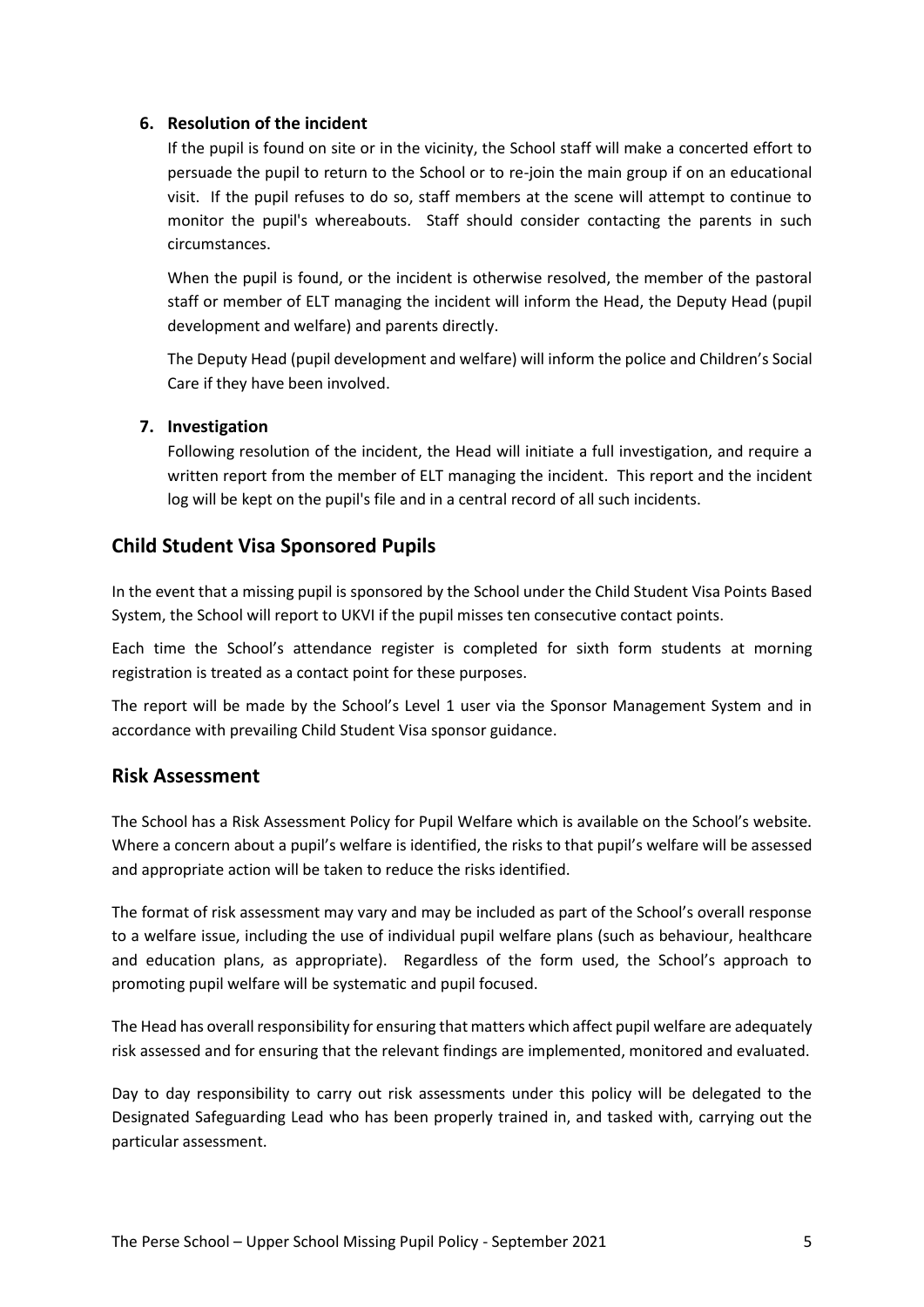## <span id="page-7-0"></span>**Record Keeping**

All records created in accordance with this policy are managed in accordance with the School's *Records Management Policy* and *Records Retention Schedule*.

The information created in connection with this policy may contain personal data. The School's use of this personal data will be in accordance with data protection law. The School has published privacy notices on its website which explain how the School will use personal data. In addition, staff must ensure that they follow the School's data protection policies and procedures when handling personal data created in connection with this policy. This includes the School's *Data Protection Policy for Staff, Governors and Volunteers* and *Information Security and Sharing Data Guidance* which are both contained in the *Data Protection and Information Security Handbook*.

## <span id="page-7-1"></span>**Policy Review**

The Governors will undertake an annual review of this policy, its procedures and its operation as part of the School's annual review of safeguarding and update it as necessary.

| Date of adoption of this policy     | 6 <sup>th</sup> September 2021                                                                                                                                                                                                                                                                                                                                                        |  |  |
|-------------------------------------|---------------------------------------------------------------------------------------------------------------------------------------------------------------------------------------------------------------------------------------------------------------------------------------------------------------------------------------------------------------------------------------|--|--|
| Date of last review of this policy  | August 2021                                                                                                                                                                                                                                                                                                                                                                           |  |  |
| Date for next review of this policy | August 2022                                                                                                                                                                                                                                                                                                                                                                           |  |  |
| Policy owner (SLT)                  | Designated Safeguarding Lead                                                                                                                                                                                                                                                                                                                                                          |  |  |
| Authorised by                       | Jonathan Scott                                                                                                                                                                                                                                                                                                                                                                        |  |  |
|                                     | On behalf of the Board of Governors                                                                                                                                                                                                                                                                                                                                                   |  |  |
| Circulation                         | Governors / Attendance Officer / Upper School Reception /<br>staff / parents / pupils [on request]                                                                                                                                                                                                                                                                                    |  |  |
|                                     | Published PersePortal and available from the School Office<br>on request                                                                                                                                                                                                                                                                                                              |  |  |
| <b>Status</b>                       | Complies with Keeping Children Safe in Education -<br>September 2021, Education (Independent School<br>Standards) Regulations 2014 (SI 2014/3283), DfE Statutory<br><b>Guidance Working Together to Safeguard Children</b><br>(updated December 2020), Children Missing Education<br>(September 2016), Education and Skills Act 2008, and the<br>UK GDPR and Data Protection Act 2018 |  |  |

## <span id="page-7-2"></span>**Version Control**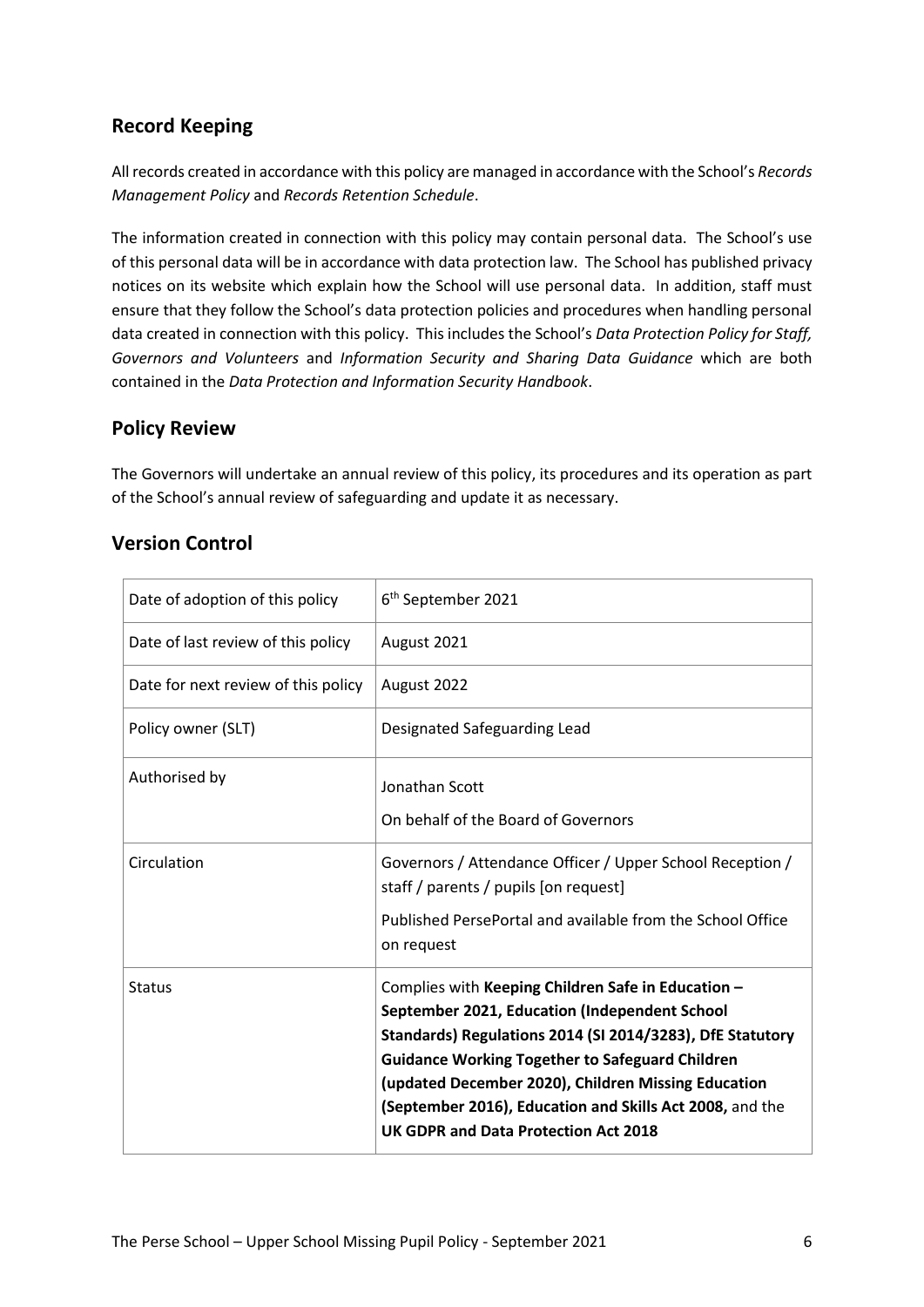## <span id="page-8-0"></span>**Appendix 1**

#### <span id="page-8-1"></span>**Questions that could be asked when interviewing during a missing pupil investigation**

- When was the pupil last seen?
- Who was the pupil with?
- What were they wearing?
- What emotional state did the pupil appear to be in?
- Has anything upset the pupil recently?
- Did the pupil speak to anyone about leaving?
- Who are the pupil's main friends at School?
- Does the pupil have a mobile phone and what is the number?
- Is there any reason to believe the pupil might have been abducted (e.g. custody dispute) or otherwise at risk?

#### <span id="page-8-2"></span>**Information to be provided to the police/children's social care**

- the pupil's name;
- the pupil's age/date of birth;
- an up to date photograph if possible;
- the pupil's height and any other physical description that is not shown by the photograph;
- a description of the clothing the pupil is thought to be wearing;
- any physical disability, learning difficulty or special educational needs that the pupil may have;
- the pupil's home address and telephone number and details of their parents/guardians;
- the pupil's mobile phone number if known;
- any relevant background information on the pupil's school record or home situation;
- any relevant comments made by the pupil or other pupils.

#### <span id="page-8-3"></span>**Record keeping**

The School will keep a full written record of any incident of a missing pupil. This written record will be kept on the pupil file and in a central record of all such incidents. The written record will include:

- the pupil's name;
- relevant dates and times (e.g. when it was first noticed that the pupil was missing)
- the action taken to find the pupil;
- whether the Police or Children's Social care were involved;
- outcome or resolution of the incident;
- any reasons given by the pupil for being missing;
- any concerns or complaints about the handling of the incident;
- a record of the staff involved.
- Any recommendations concerning future incidents.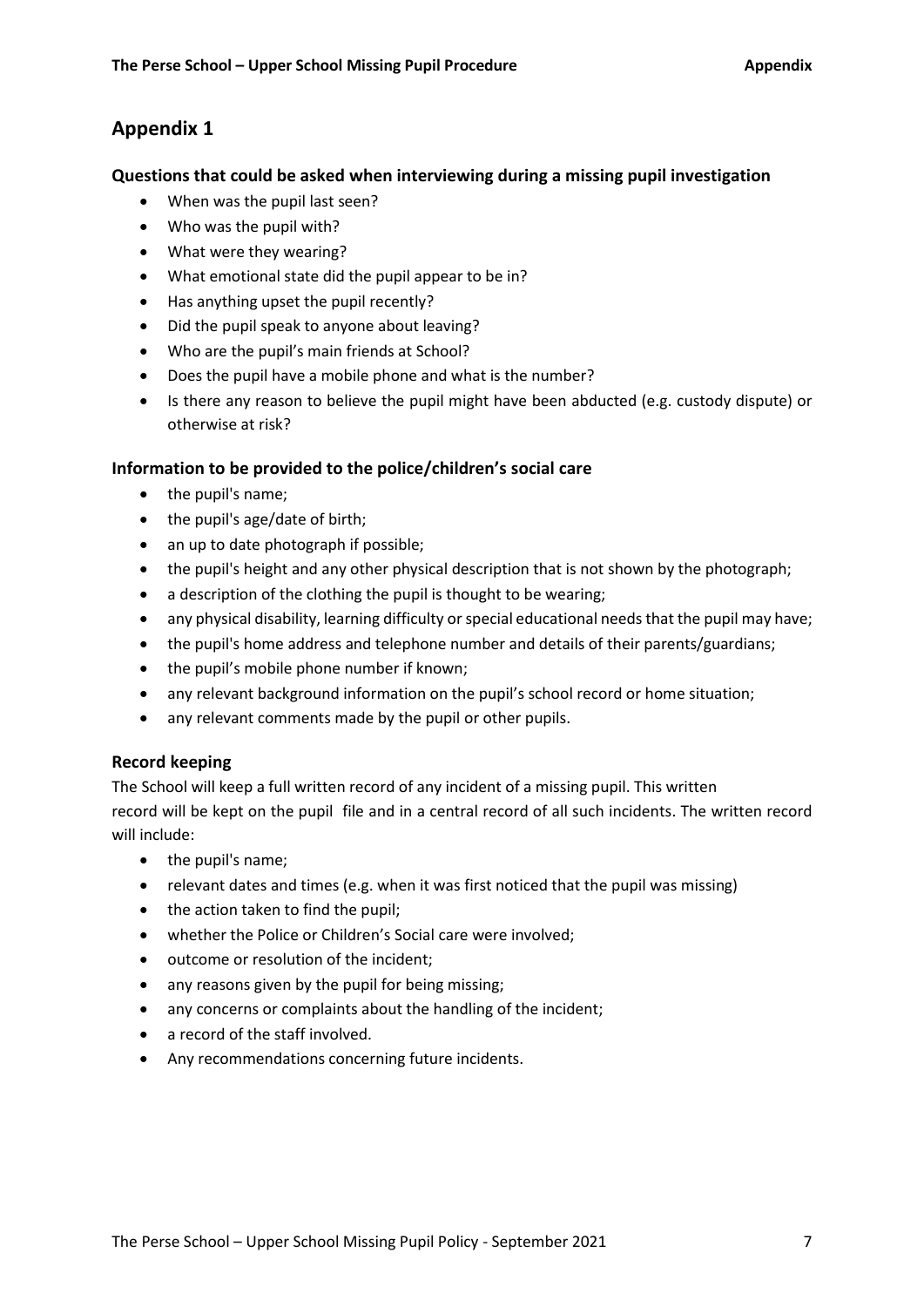#### <span id="page-9-0"></span>**School Rules on attendance**

Compulsory statutory registration takes place:

|             |                                   | <b>Morning Registration</b>                                                                                  | Afternoon Registration |
|-------------|-----------------------------------|--------------------------------------------------------------------------------------------------------------|------------------------|
| Sixth Form  | Monday, Wednesday and<br>Thursday | On arrival at school using a<br>biometric registration<br>boxes (or an alternative<br>method if appropriate) | N/A                    |
|             | Tuesday and Friday                | <b>Morning Tutor Period</b><br>$(08:35-9.05)$                                                                | N/A                    |
| Year 7 - 11 | All days                          | <b>Morning Tutor Period</b><br>$(08:35-9.05)$                                                                | During lessons at 2pm  |

Pupils may not leave the site during the school day unless they have permission from a member of staff. One exception exists:

Sixth Form pupils must attend registration, assemblies, tutorials and all timetabled lessons including games and enrichment. They are free to leave school during private study (free) periods and break time.

The School cannot be held responsible for pupils who have left the site for private rather than School purposes. In these circumstances pupils leave the site at their own risk. This is made clear to pupils and parents on an annual basis.

Any pupil leaving the School site during the school day must register, using a biometric registration box (or an alternative method if appropriate), both on departure and on their return.